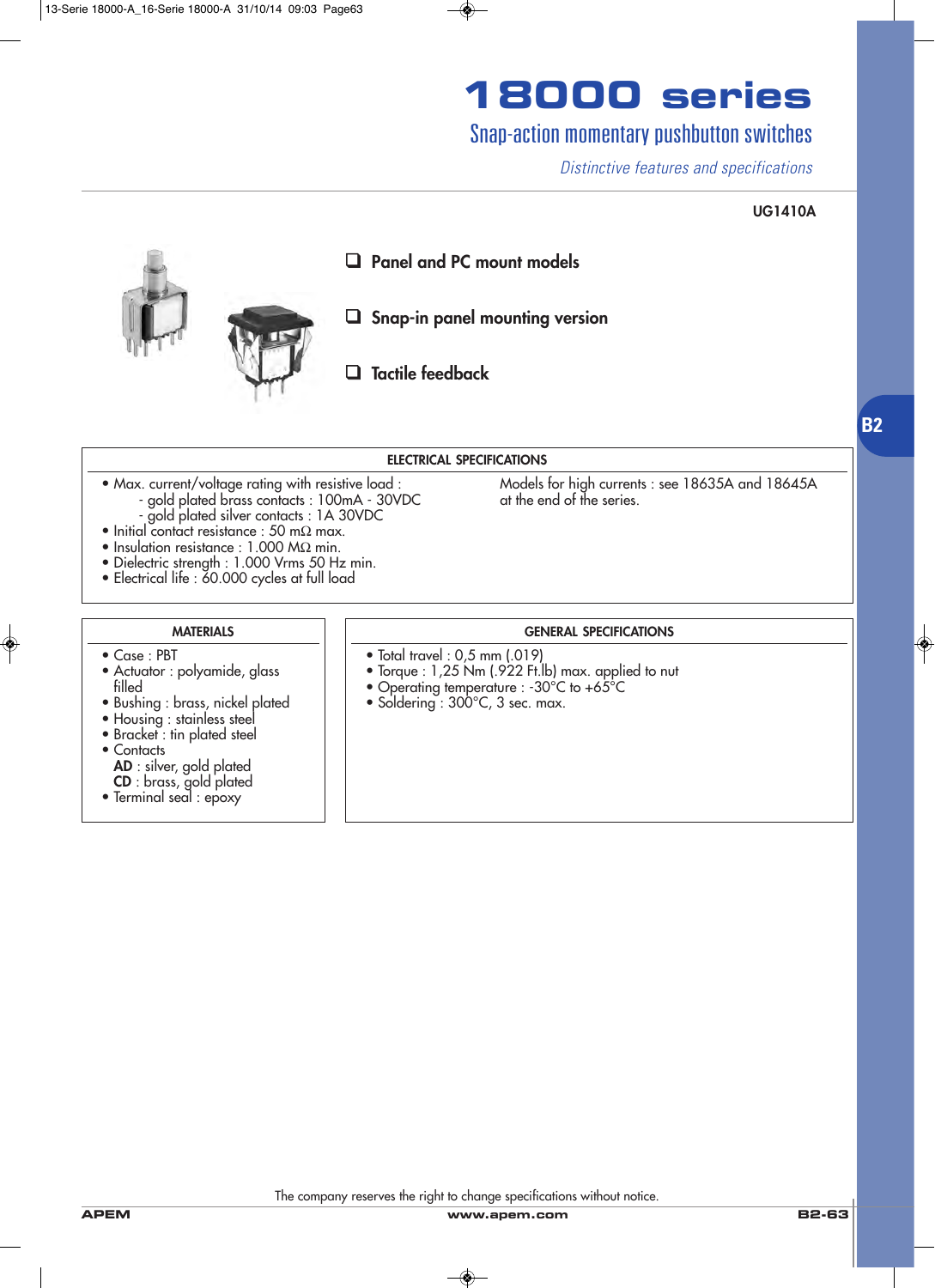## Snap-action momentary pushbutton switches

*Overview*



#### **ABOUT THIS SERIES**

On the following pages, you will find successively :

- model structure of switches
- options in the same order as in above chart

**Dimensions** : first dimensions are in mm while inches are shown as bracketed numbers.



**NOTICE** : please note that not all combinations of above numbers are available. Refer to the following pages for further information.

MODE STRUCTURE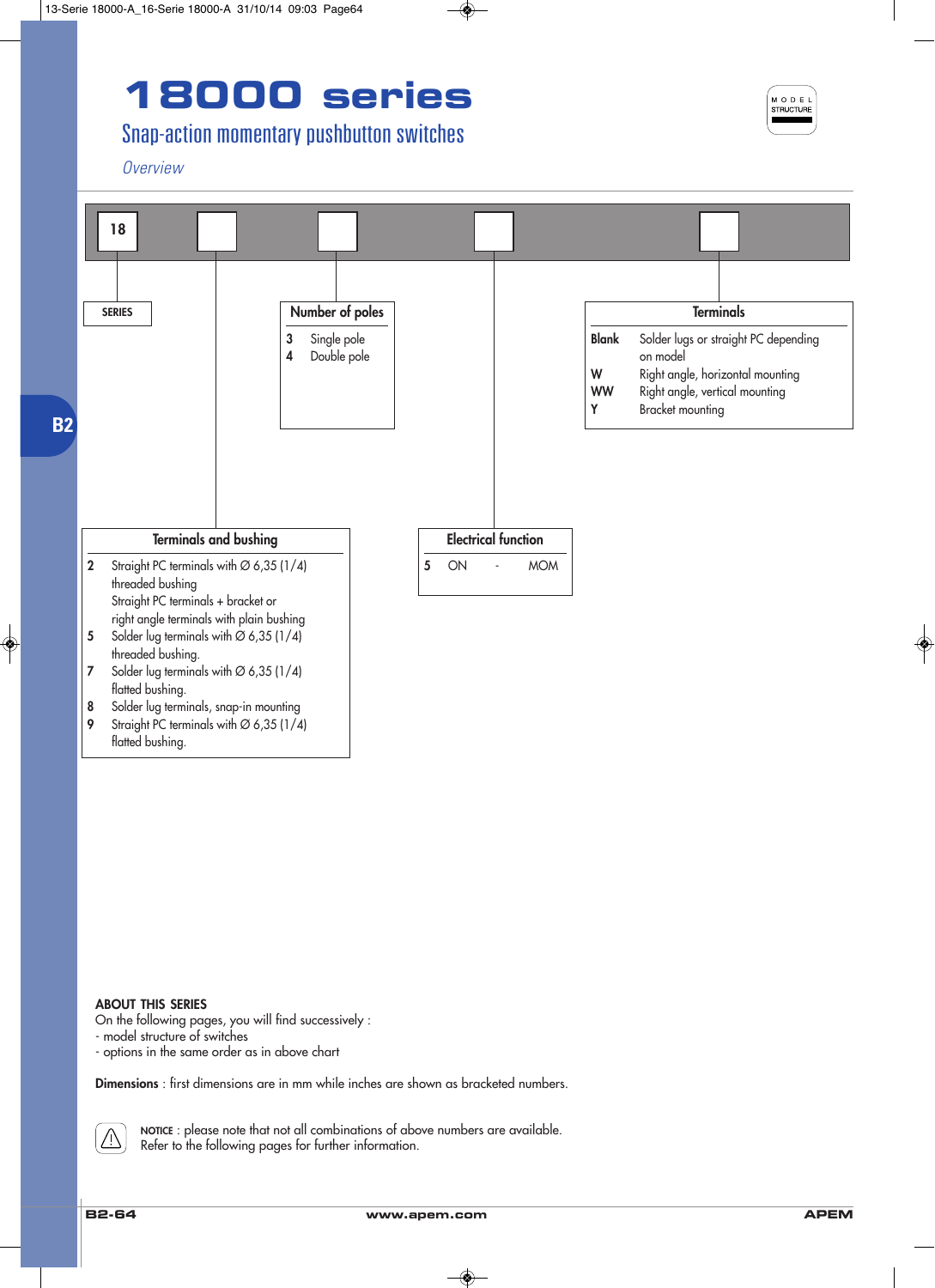OPTIONS

# **18000 series**

## Snap-action momentary pushbutton switches

*Overview*



 $\clubsuit$ 

榆

**Sealing boots** are available to protect the switches against dust and water. They are presented in section H.

**Mounting accessories**: standard hardware supplied with all models with  $\varnothing$  6.35 (1/4) threaded bushing : 2 hex nuts 8 mm (.314) across flats, 1 locking ring and 1 lockwasher. Standard and special hardware available are presented in section I.

**Packaging unit** : 25 pieces for W, WW double pole and 18800 models 50 pieces for other models.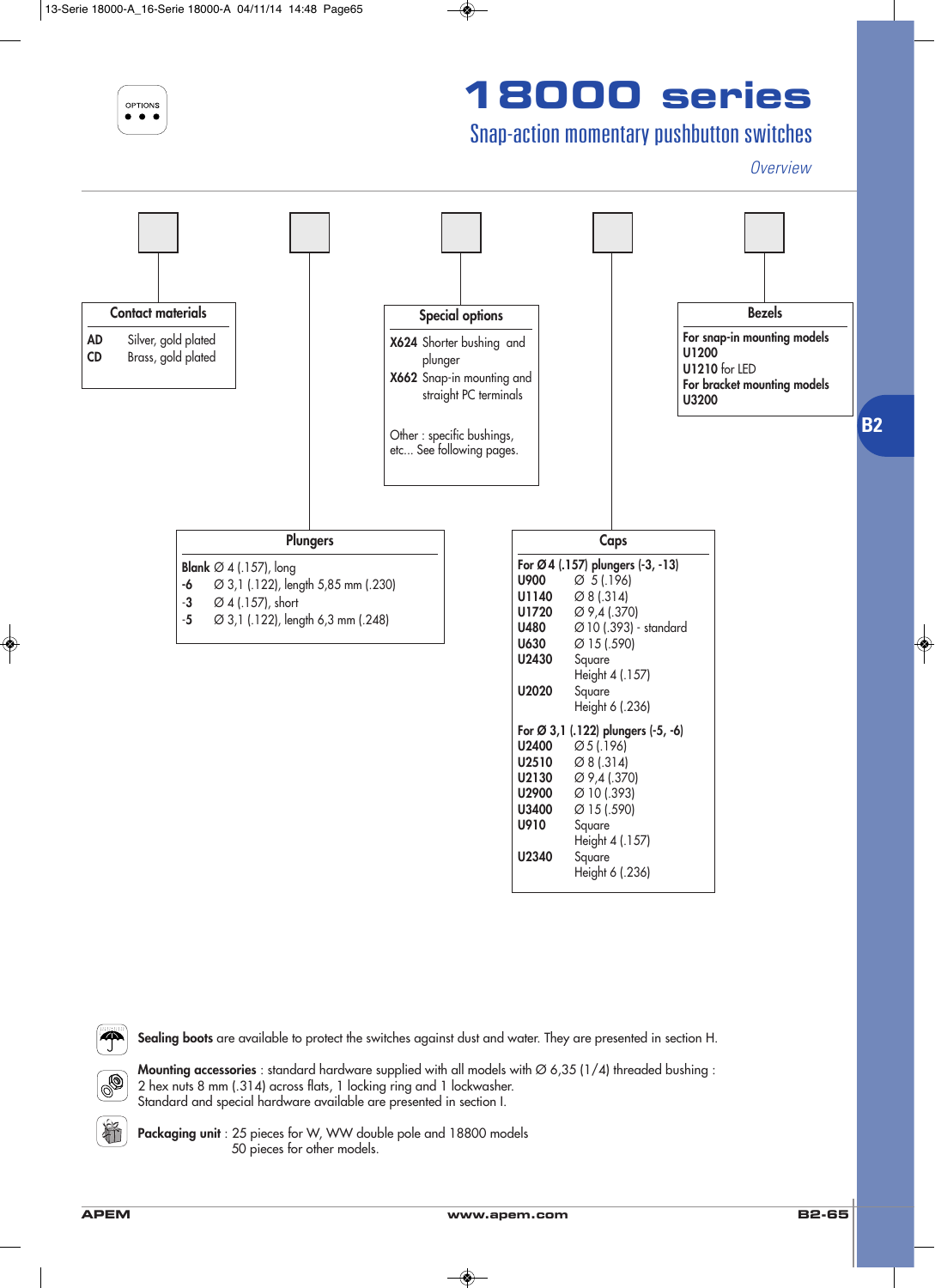## Snap-action momentary pushbutton switches

*Threaded bushing Ø 6,35 (1/4) : 18500 - 18700 - 18200*



EPOXY 

 $(.023)$   $\qquad \qquad (.023)$ 

 $7.00$ <br>(.275)

0.60 

0.60 

(.275) | | \ | 4./0 | | | 국론 | (.472) (.185) 

1 U 2 U 3

**B2**

**MODEL STRUCTURE**

 $\rightarrow$  Keyway

**18245** ON MOM

12.00<br>(.472)

(.161) 4.10

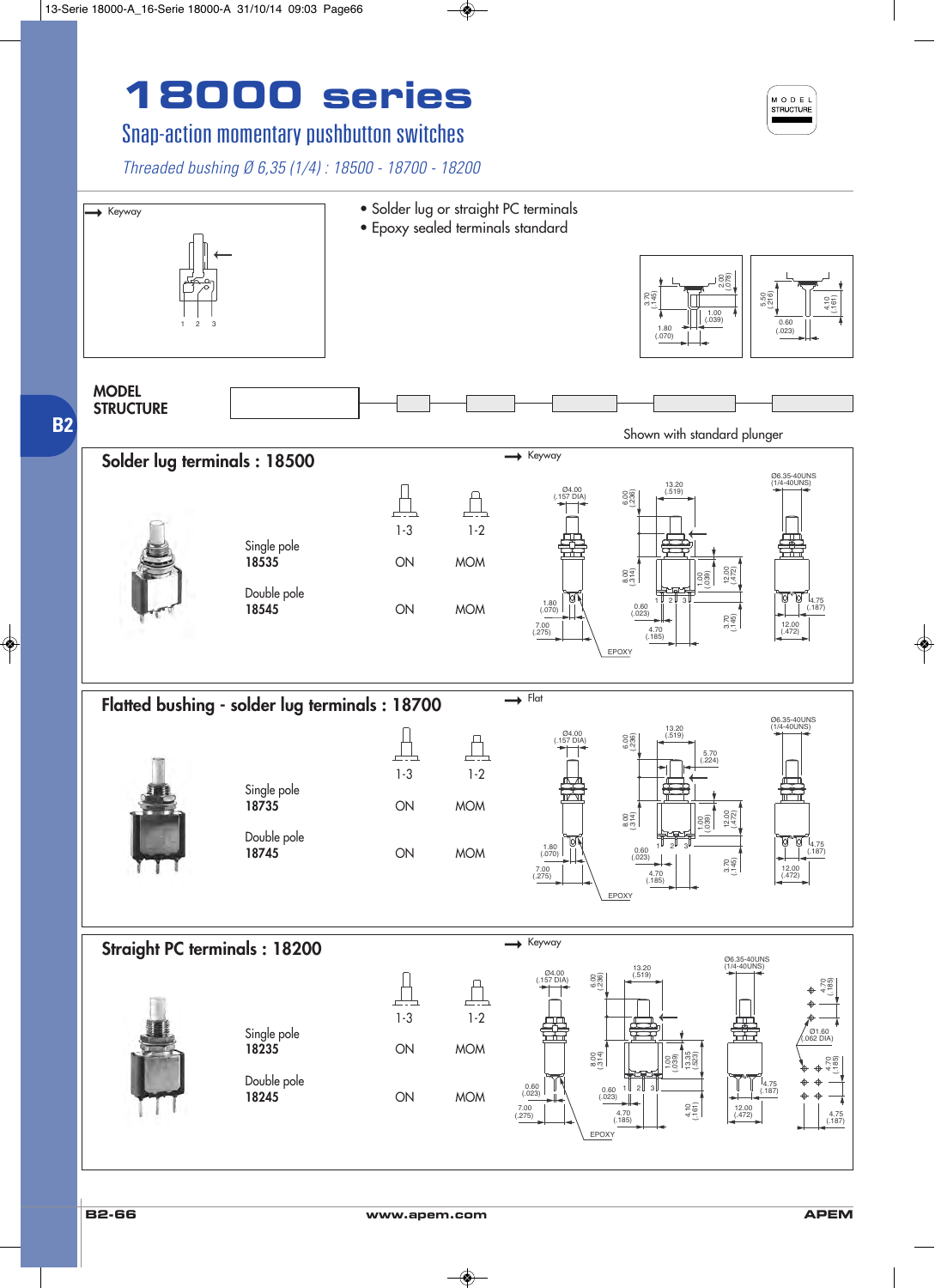

## Snap-action momentary pushbutton switches

*Threaded bushing Ø 6,35 (1/4) : 18900 - Snap-in mounting : 18800*





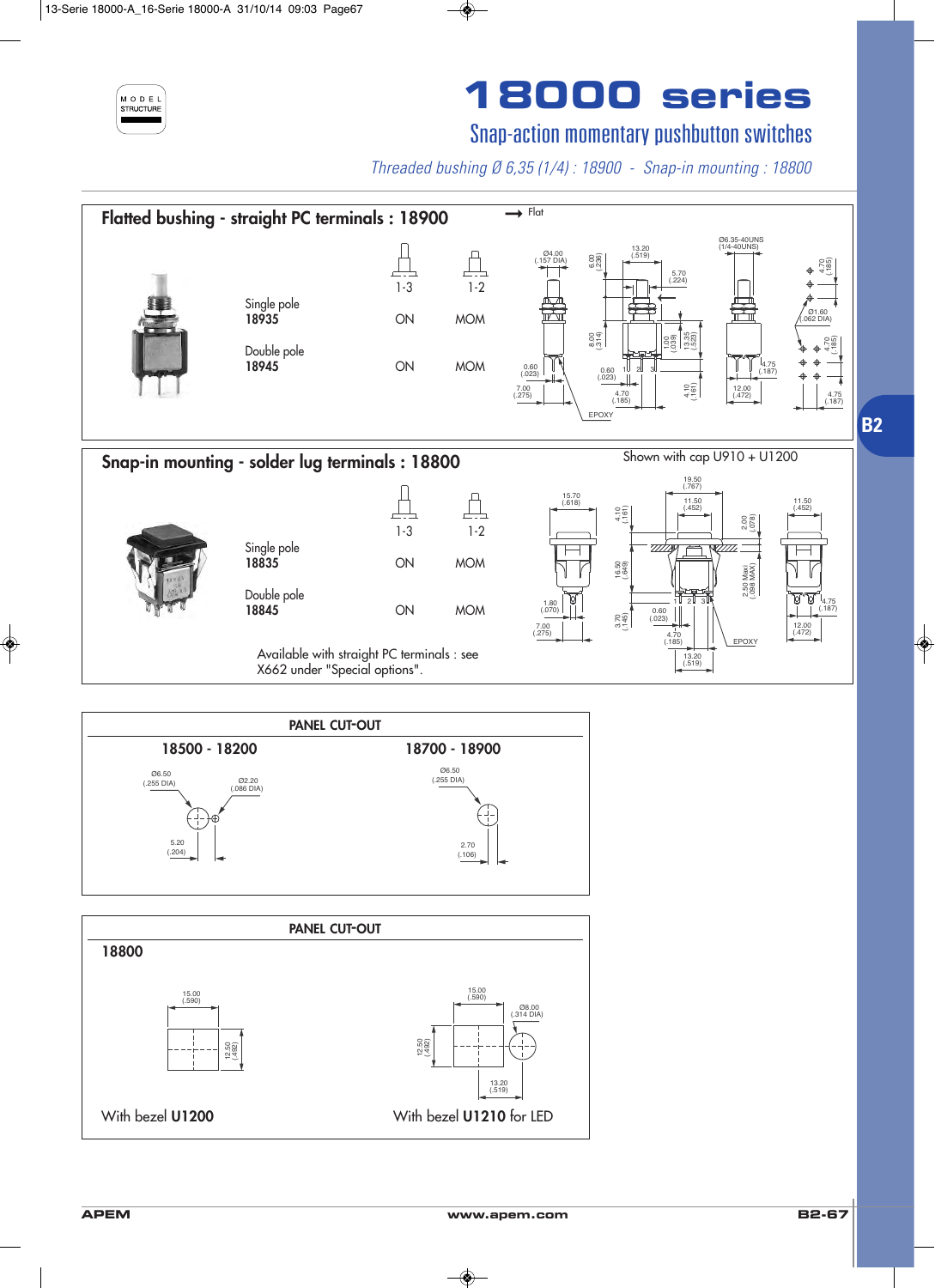## Snap-action momentary pushbutton switches

*Plain bushing : 18200Y - 18200W - 18200WW*



MODEL STRUCTURE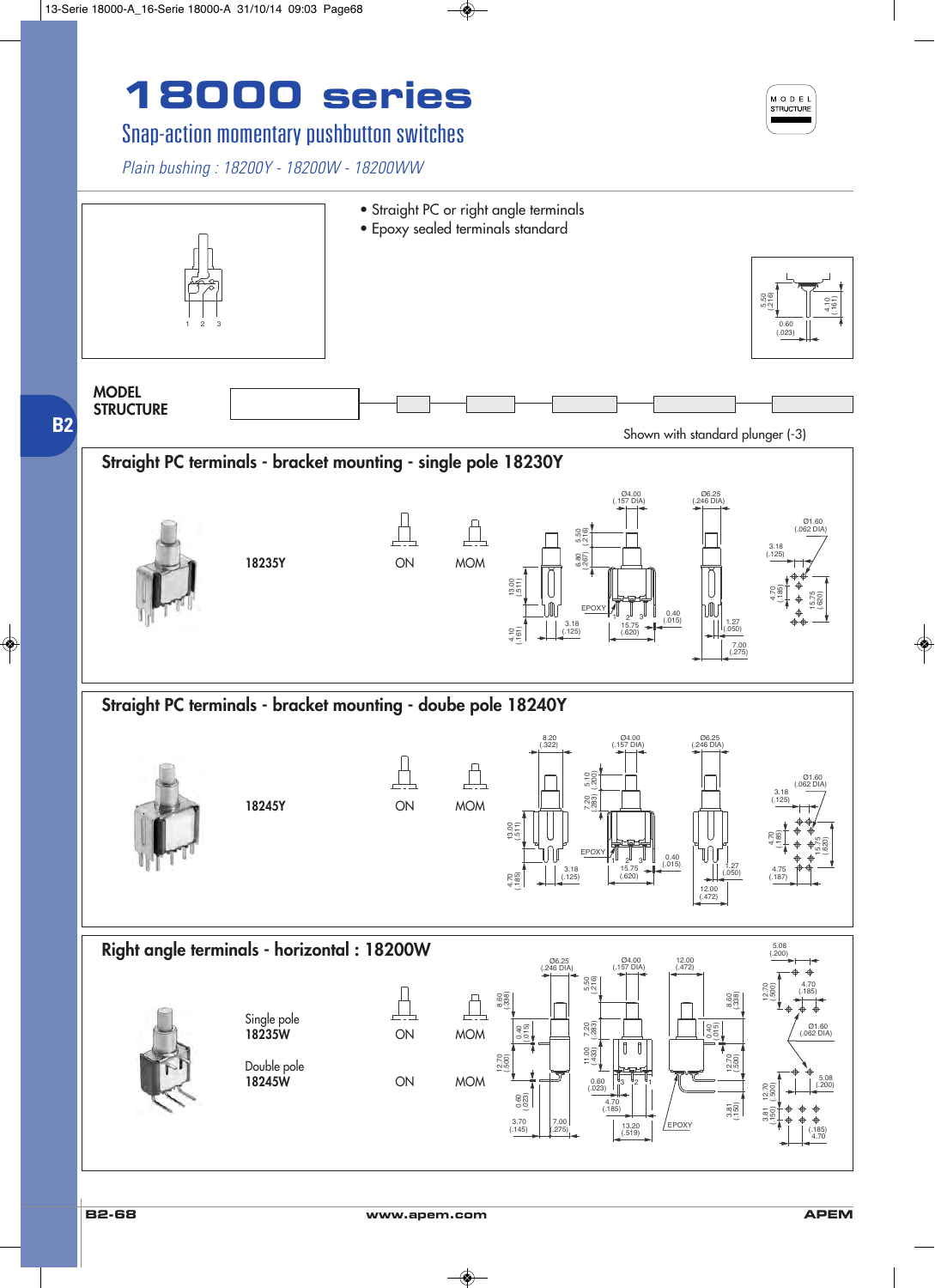

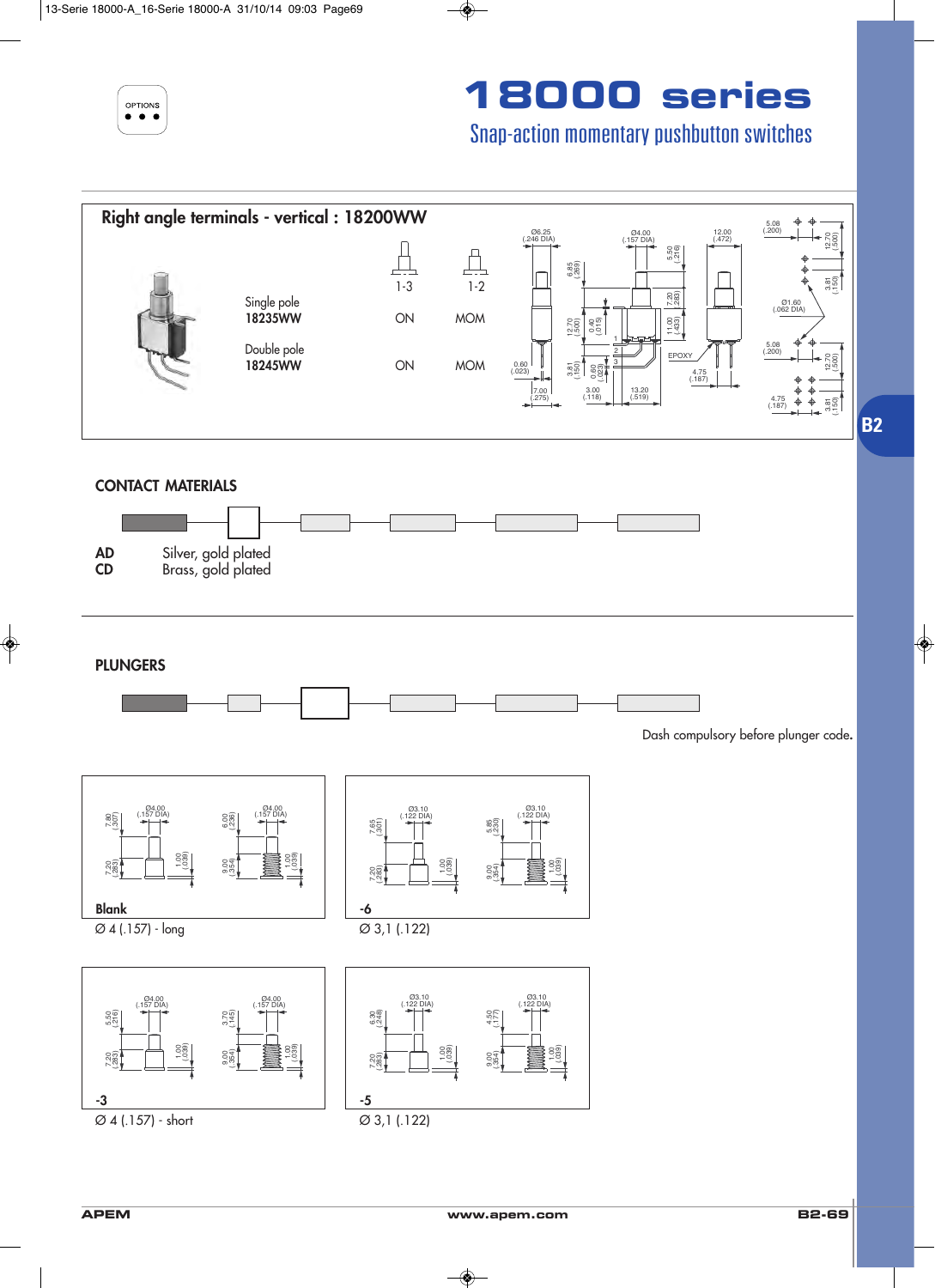





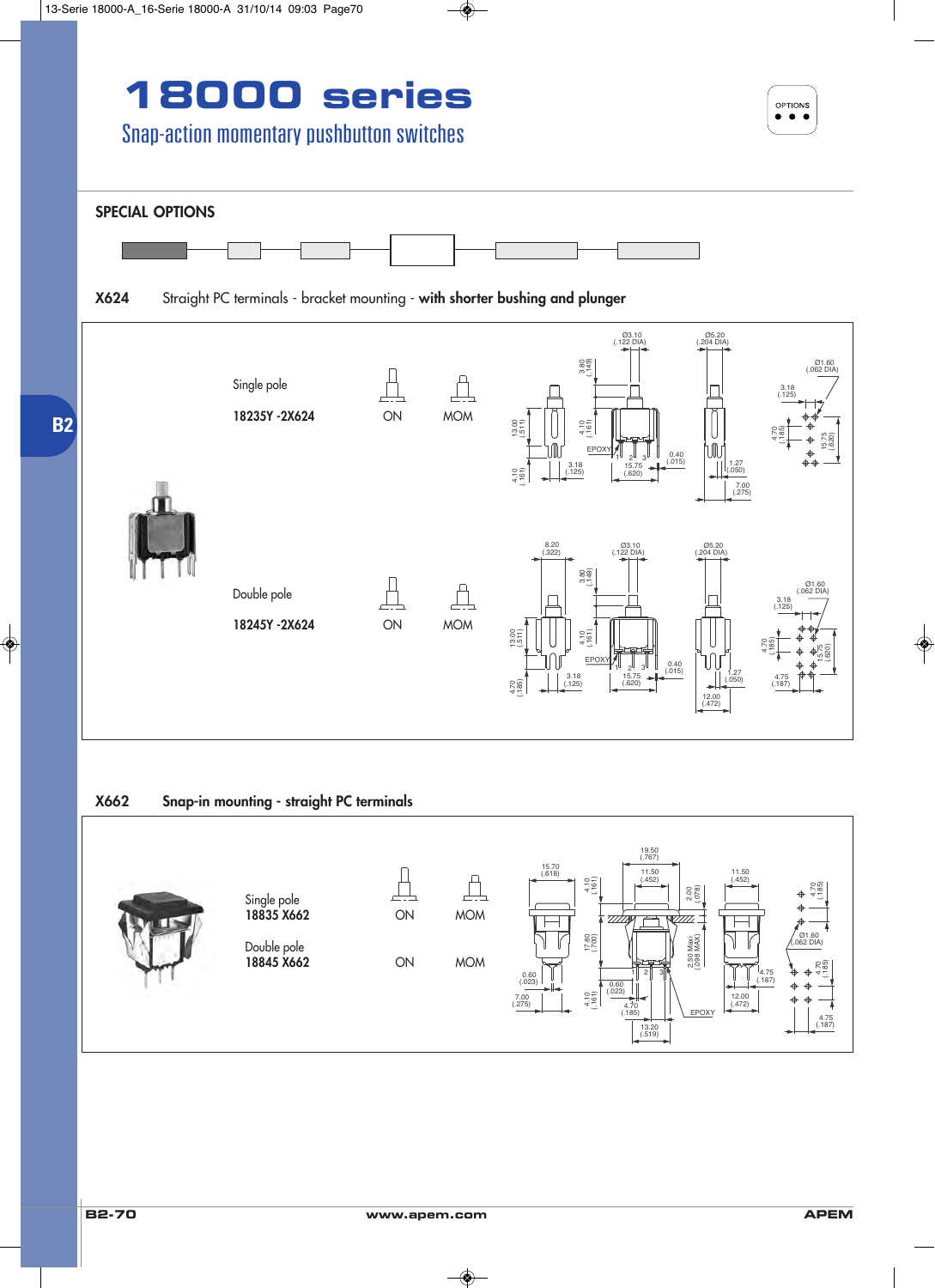



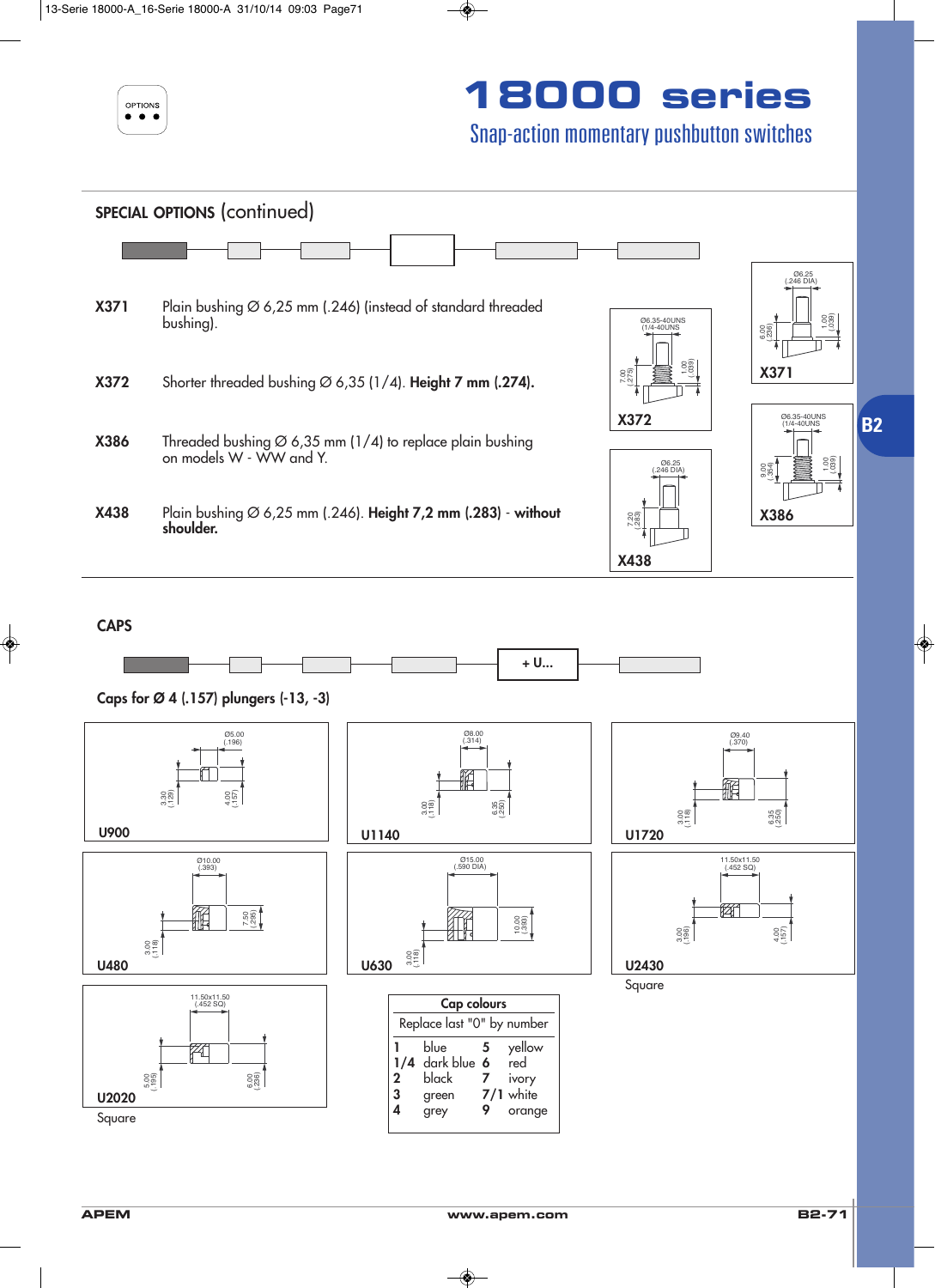



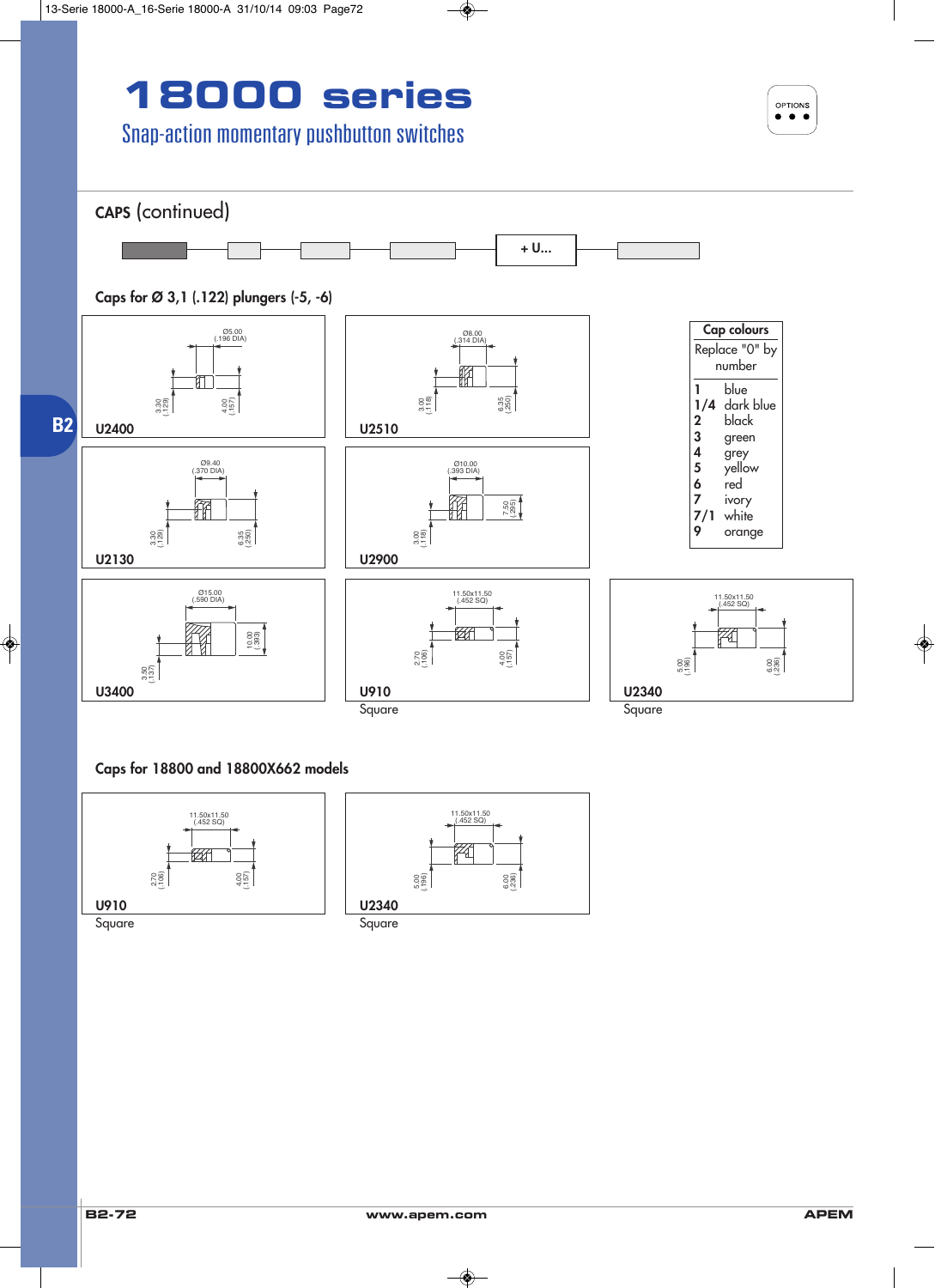



#### **DRESS NUTS**

#### **For models with threaded bushing (18500 - 18700 - 18200 - 18900)**

Chrome plated - Order separately.

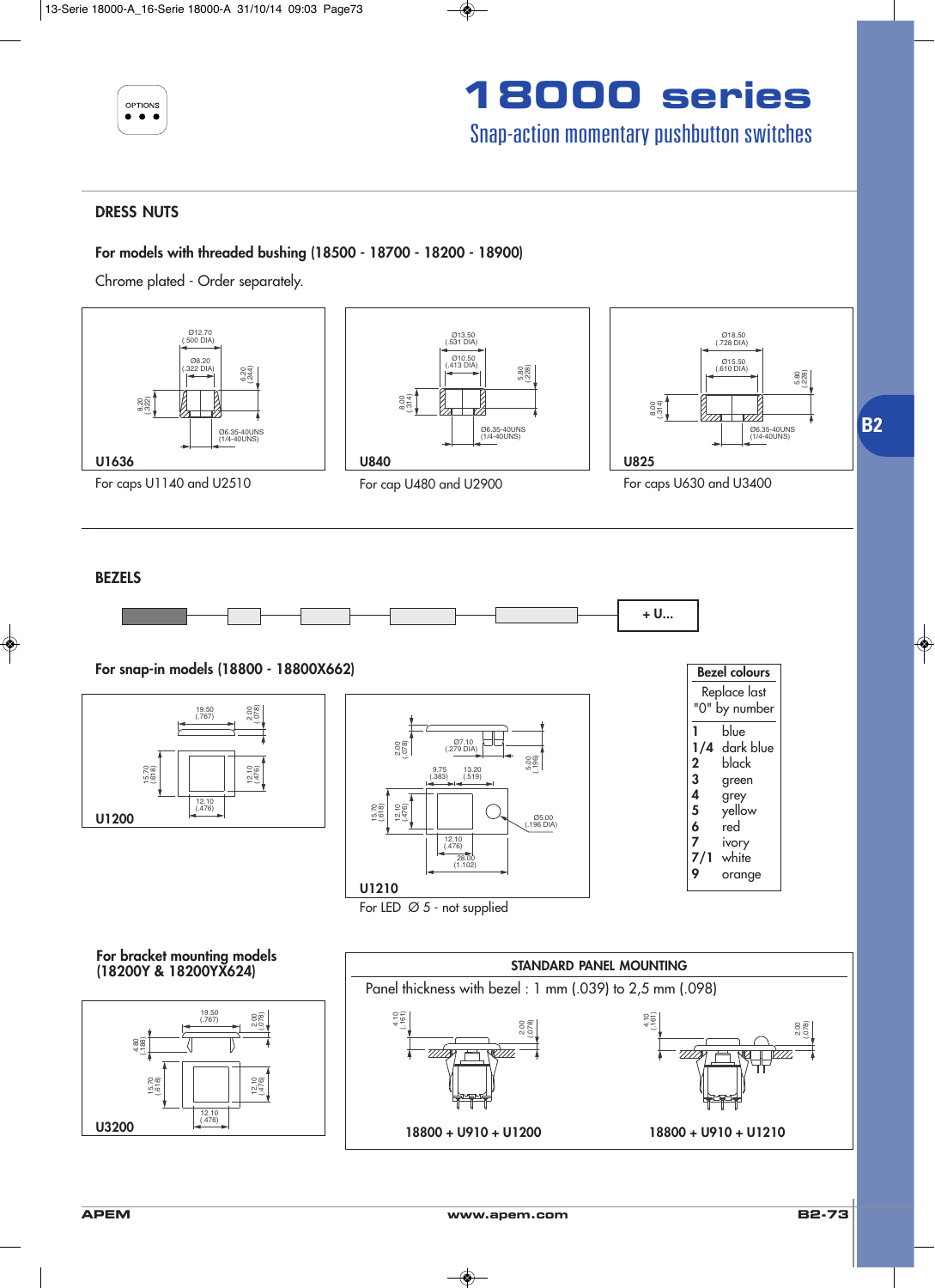## Snap-action momentary pushbutton switches



❑ **For high currents**

### ❑ **Tactile feedback**

### **B2**

#### **ELECTRICAL SPECIFICATIONS**

- Max. current/voltage rating with resistive load : 7A 30VDC
- Initial contact resistance : 20 mΩ max. at 0,1A 3VDC
- Insulation resistance : 200.000 MΩ min. between terminals and frame
- Dielectric strength : 1.500 Vrms 50 Hz min.
- Electrical life : 60.000 cycles at full load

#### **MATERIALS**

- Case : diallylphthalate (DAP)
- Actuator : glass filled polyester
- Bushing : brass, nickel plated
- Housing : stainless steel
- Contacts : silver
- Terminal seal : epoxy

#### **GENERAL SPECIFICATIONS**

- Travel : 0,90 mm (.035) approx.
- Operating temperature :  $-30^{\circ}$ C to  $+85^{\circ}$ C